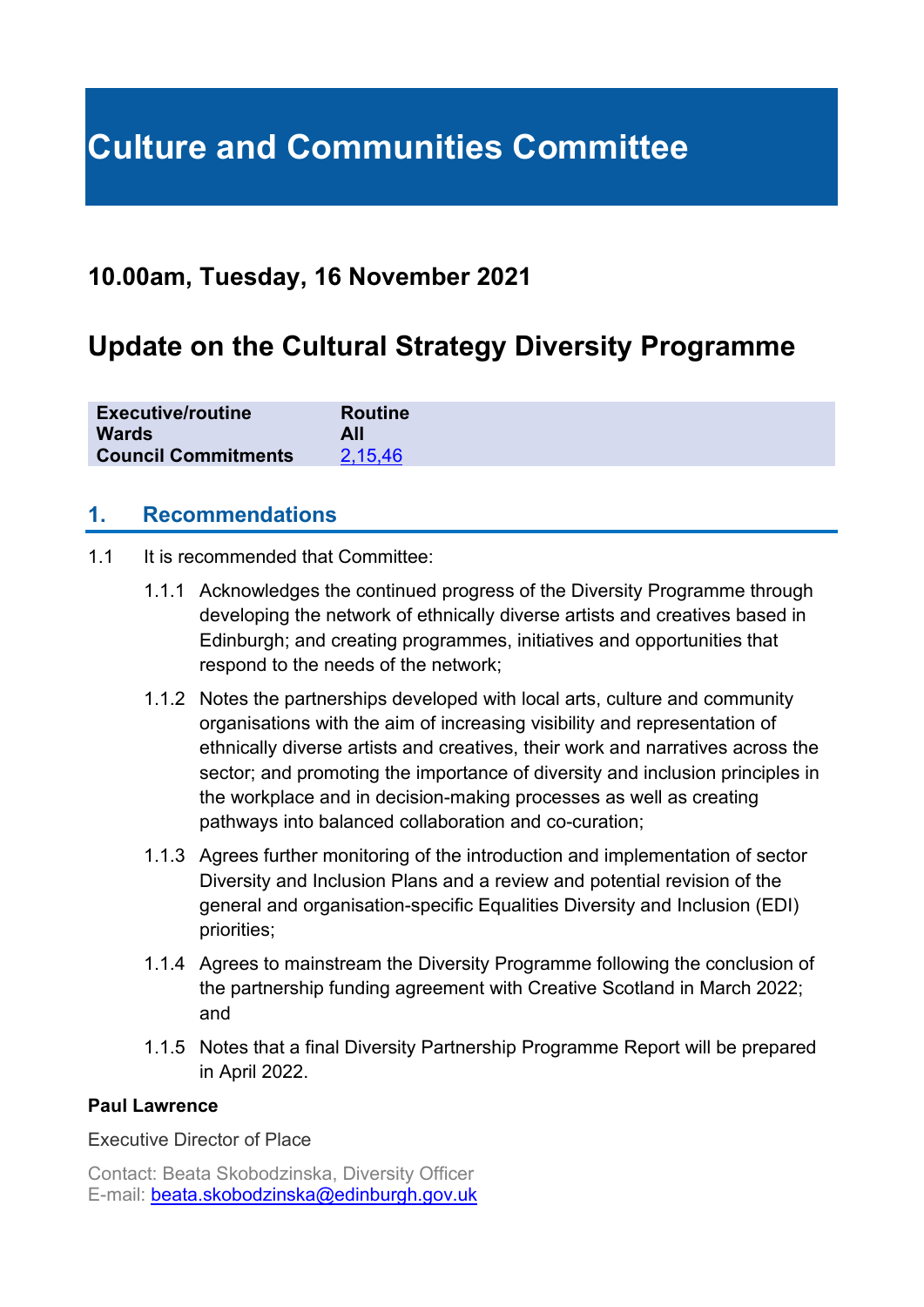**Report**

# **Update on the Cultural Strategy Diversity Programme**

### **2. Executive Summary**

- 2.1 Continued support has been provided to ethnically diverse artists and creatives since the commencement of the Diversity Officer's post with the Culture Service in September 2019.
- 2.2 This report is the second comprehensive update on the programme of activities and projects planned, developed and delivered with the aim of ensuring greater visibility and recognition of the diversity of people and narratives in Edinburgh's arts and culture sector. It has also increased cross-sector partnership working and dialogue surrounding diversity and inclusion in the arts and culture sector in Edinburgh.
- 2.3 Given the evident success of the programme to date, the report recommends that the Diversity programme is mainstreamed following the conclusion of the Creative Scotland partnership funding at the end of March 2022.

#### **3. Background**

3.1 The first update on the Cultural Strategy Diversity Programme was presented to Committee in [November 2020.](https://democracy.edinburgh.gov.uk/ieListDocuments.aspx?CId=139&MId=5761&Ver=4)

#### **4. Main report**

- 4.1 This update reports developments and activities undertaken in the delivery of the Cultural Strategy Diversity Programme since October 2020 and provides detailed information surrounding direct and online engagement with the programme stakeholders including ethnically diverse artists and creatives, culture organisations, community entities and partners such as Creative Scotland, Creative Edinburgh, Edinburgh College, Queen Margaret University, University of Edinburgh, the British Council, Arts and Business Scotland, consulates and embassies.
- 4.2 The Diversity Officer programme has been a partnership project with Creative Scotland. Therefore, Council funding has supported successful ethnically diverse work and communities over the last two years through both this partnership-funded post and its role in the delivery of our new mainstream flexible funding programmes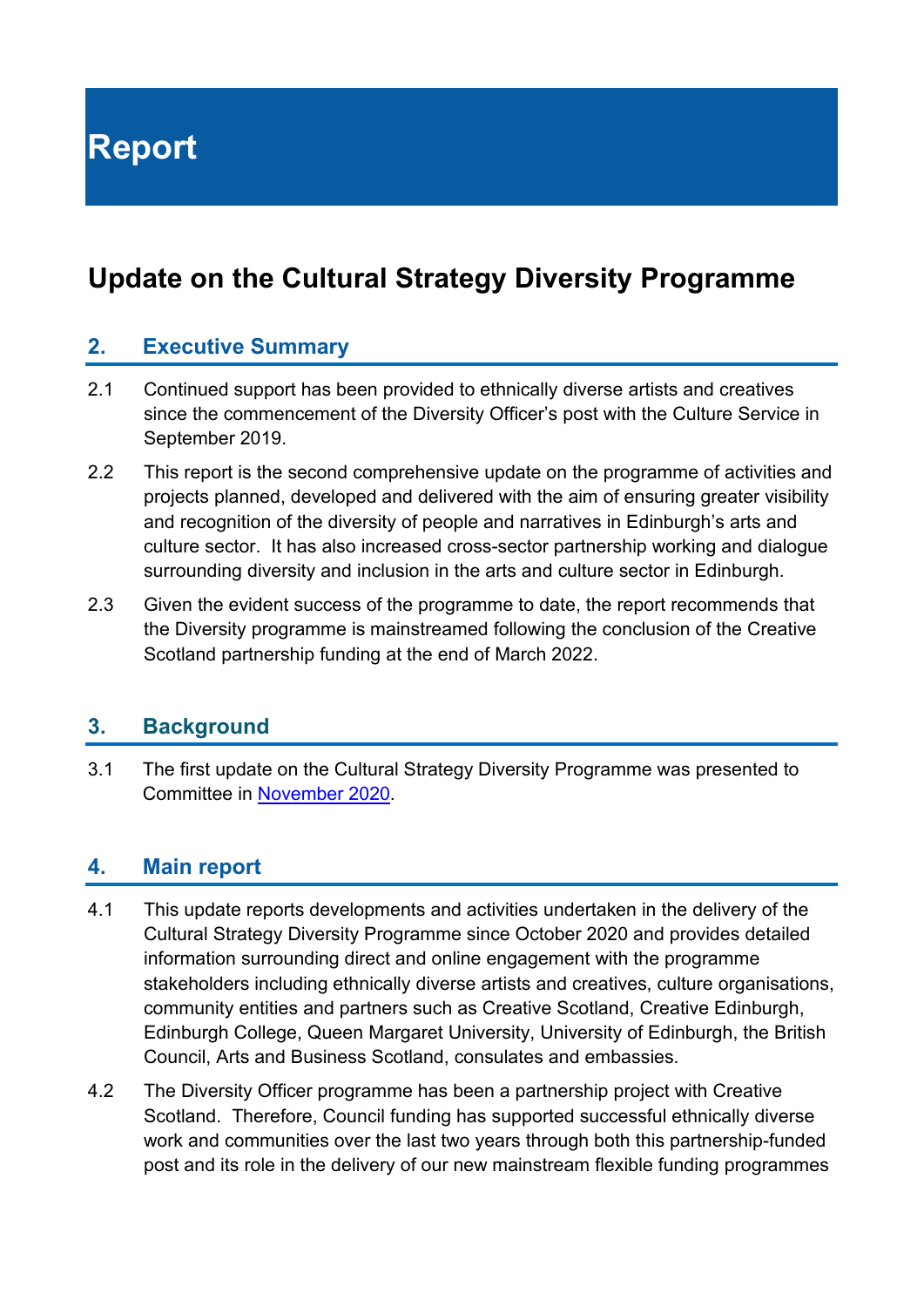including two years of the Diversity and Inclusion fund, alongside recovery funding for local festivals and events.

- 4.3 The Diversity programmes of support have offered networking, exchange, collaboration and professional development opportunities for over 700 individuals and organisations who have attended monthly meetings, online gatherings and training sessions. They have also showcased work at an industry event as well as received funding, recruitment and project development opportunities via an email service and a social media group.
- 4.4 Meeting notes and solicited and unsolicited feedback from events, training sessions and meetings have been collated, and informed further activity planning and delivery. The information gathered has led to better understanding of the recipients' demographics and geographical representation across the city. Monthly and quarterly reports can be viewed at [Cultural Strategy Diversity Programme page](https://cultureedinburgh.com/culture-partners/cultural-strategy-diversity-programme)
- 4.5 The programme also provides guidance and training to local arts and culture organisations to support them in their efforts to create more diverse and inclusive boards, teams and working environments through the development and implementation of diversity plans and unconscious bias training. It has built platforms for dialogue and partnership working between ethnically diverse artists and creatives, arts and culture, and community organisations.
- 4.6 The Flexible Fund, of which the Diversity and Inclusion Grant Programme: Collaboration, Research and Development Fund was one of the named strands, was approved by Committee in [June 2019.](https://democracy.edinburgh.gov.uk/CeListDocuments.aspx?CommitteeId=139&MeetingId=1293&DF=18%2f06%2f2019&Ver=2) An update on the selection of the fund recipients was shared with members in [May 2021](https://pub.lucidpress.com/06bb4805-b92e-4c0b-8db0-ffb4486c5647/) and can be found at Appendix 1. A summary of the activities of the programme is included in Appendix 2.
- 4.7 The Diversity Programme should be continued to ensure its long-term impact and further engagement with the independent artists and creatives as well as small, medium and large arts and culture organisations.
- 4.8 Having laid strong foundations for dialogue, networking and introducing new programmes and approaches promoting greater diversity and inclusion across the sector, the retention of the Diversity Programme would be instrumental to supporting the implementation of the Council's Business Plan and the Culture Service focus on Equalities, Diversity and Inclusion and well-being in the sector.
- 4.9 While focusing on the practical implications for increasing visibility and recognition of Edinburgh-based ethnically diverse artists and creatives, the programme connects with the Council's greater sectoral collaboration and partnerships principle and creates cross-sectoral connections with educational, international / diplomatic, and commercial entities.
- 4.10 Given the positive impact and benefits of the programme to date, it is recommended that the programme is mainstreamed, following the conclusion of the Creative Scotland partnership funding at the end of March 2022. The resources for this will be identified from within the Culture Strategy service budget.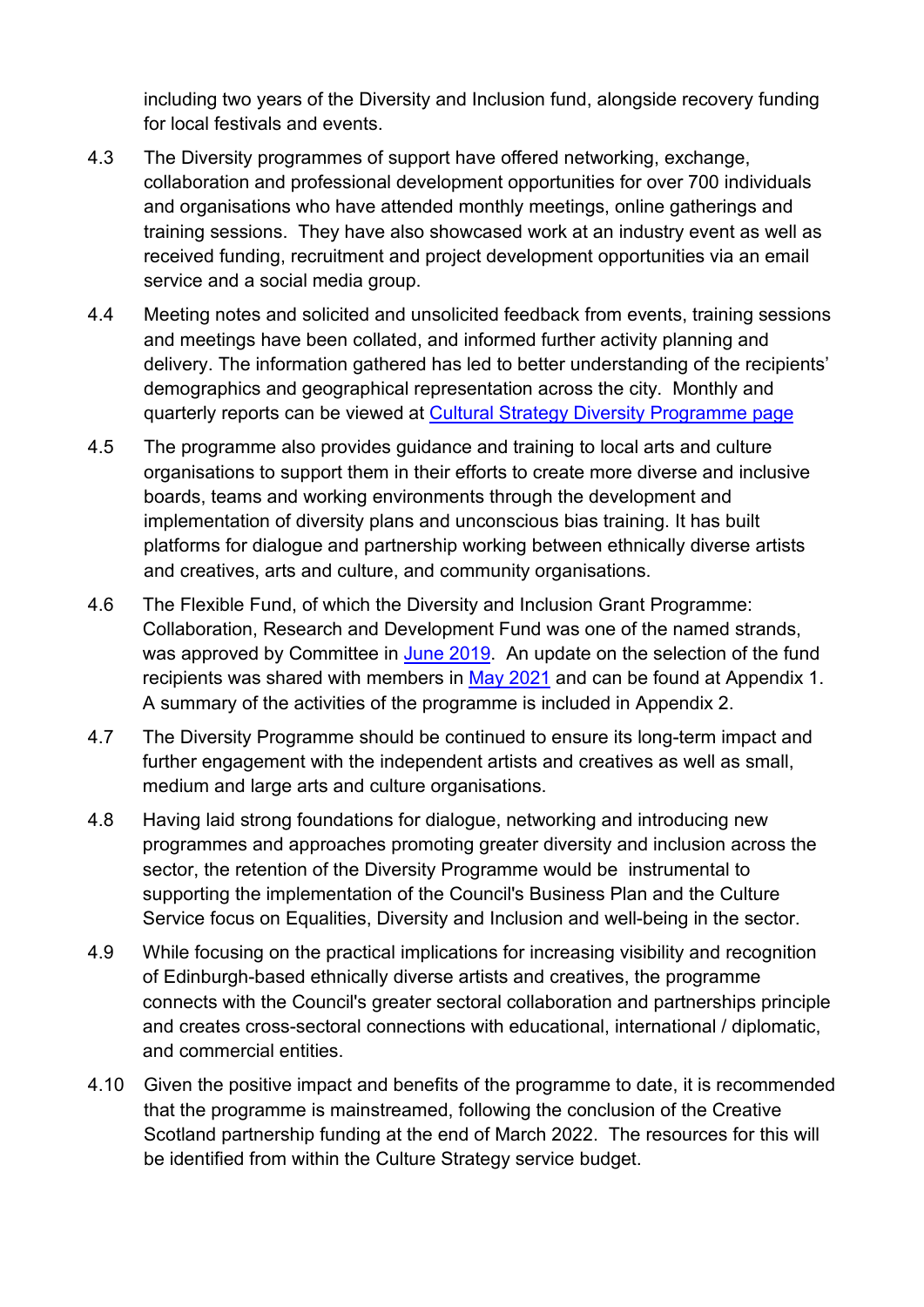# **5. Next Steps**

5.1 The period to end March 2022 of the Cultural Strategy Diversity Programme will focus on:

#### **Monitoring and Reporting;**

- 5.1.1 2020 and 2021 Diversity and Inclusion Fund liaising with grant recipients, monitoring the outcomes and delivery outputs and analysis of the funding impact on individuals, organisations and the local arts and culture sector;
- 5.1.2 First and Second edition of the Professional Development Training Programme – reporting on the programme outcomes and the impact of the governance programme on increasing representation across the sector; and
- 5.1.3 Review and revision of EDI guidelines and plans adapted by revenue funded organisations in dialogue with EDI and community engagement officers.

#### **Projects and Programmes in Development**

- 5.1.4 Industry conference gathering artists, creatives and legislators in partnership with Queen Margaret University – planning conference programme and activities aimed at exploring pathways to increasing representation of minority ethnic artists and narratives in the mainstream arts and culture programming and cultural provision in Edinburgh and beyond.
- 5.1.5 Third edition of the Professional Development Programme with the focus on creative practice and skills sharing is in development with the aim of providing greater collaboration and exchange opportunities as well as structural and business support to ethnically diverse individuals and organisations.
- 5.1.6 Future Now Collective of Young Artists and Creatives supporting the development of a forum of young artists and creatives from all backgrounds to create structures that reflect the societal makeup of Edinburgh as well as exploring effective approaches to ensure all voices are heard and people represented. The forum would serve as an example of an inclusive and representative entity in the arts and culture sector that gives a voice to young artists and creatives that influences decision making and helps to shape directions of change and further development in programming, audience engagement and access. The forum could also act as an advisory group for consultation and input to programmes and projects going forward.

#### **Communications and Consultations**

5.1.7 Network of Artists, Creatives, Arts/Culture and Community Organisations – liaising with the network members, reaching out to new potential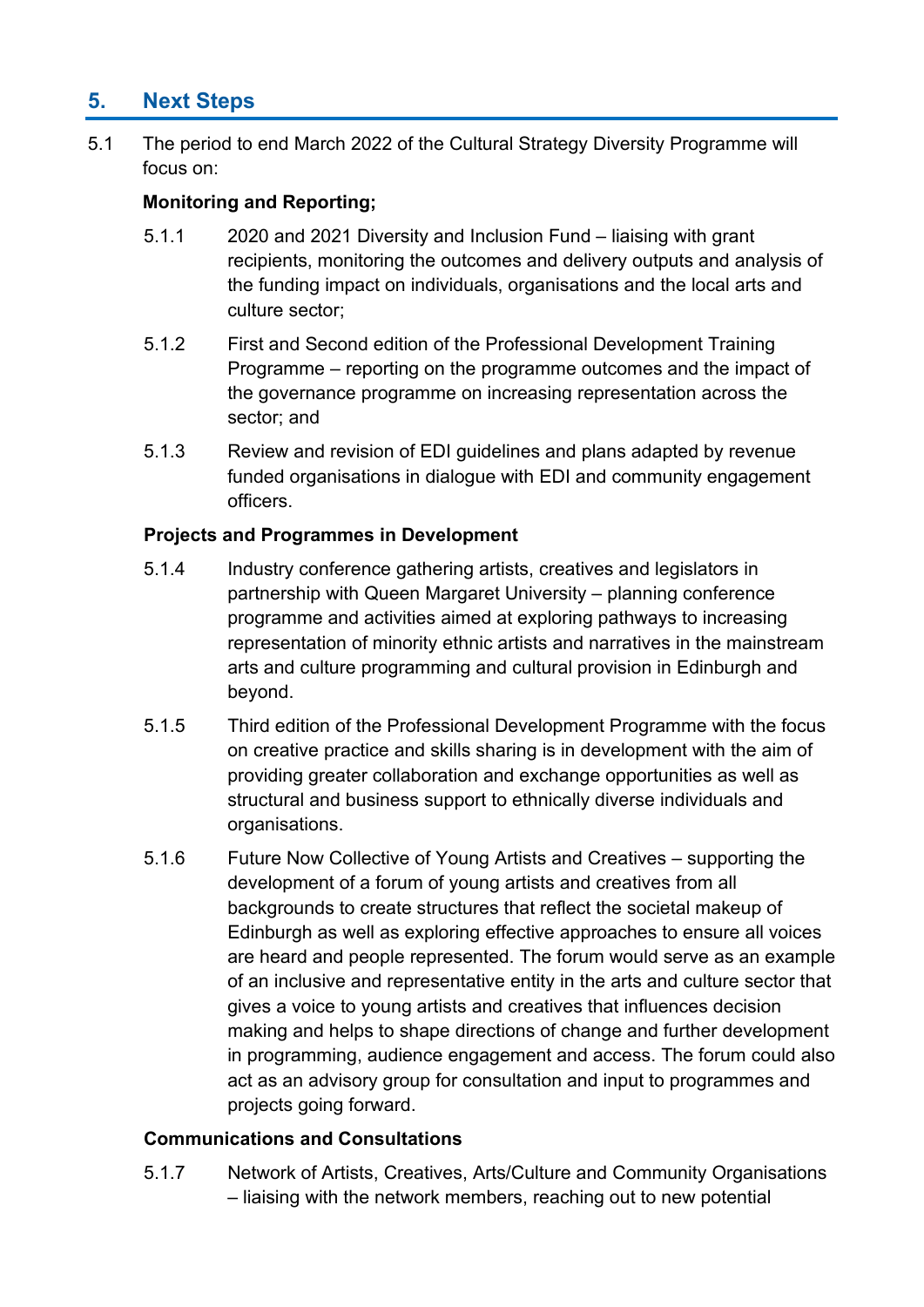partners and beneficiaries and consulting relevant groups on further plans and activities.

5.1.8 Online Directory of Edinburgh's Ethnically Diverse Artists and Creatives – developing a user-friendly tool that promotes local ethnically diverse artists and creatives and allows programmers, curators and other artists and creatives to access information on creative practice and contact details*.* This could also encourage greater collaboration and partnership across the sector.

#### **Facilities**

5.1.9 Rehearsal and Office Space – continued use of facilities at St Margaret's House and exploring further options and opportunities for accessing professional spaces by ethnically diverse artists and creatives.

# **6. Financial impact**

- 6.1 The programme is co-funded by Creative Scotland with partnership resources of £50,000 over two years.
- 6.2 The Council costs are met from the Culture Service budget.
- 6.3 The activities outlined in this report are developed with the aim of supporting ethnically diverse artists and creatives towards further networking, collaboration and employability opportunities in the arts and culture sector. The funds are allocated towards individual, project and network development to ensure greater career progression and work development for the benefit of the artists and creatives, communities and the local arts and culture sector.
- 6.4 There is no financial risk associated with any of the activities.
- 6.5 The Culture Service currently allocates £33,600 for the programme, therefore a further £33,600 will be identified from within the Culture Strategy service budget for the programme to be mainstreamed.

# **7. Stakeholder/Community Impact**

7.1 The activities outlined have been developed in response to the needs expressed by the ethnically diverse artists and creatives who attended the Ethnically Diverse Artists and Creatives meetings as well as a result of discussions with the arts and culture industry members and other stakeholders, including Creative Scotland, Creative Edinburgh, Edinburgh College, Queen Margaret University, The University of Edinburgh, EPAD, The British Council, Arts and Business Scotland, Edinburgh Art Festival, The Edinburgh Festival Fringe Society, Imaginate UK, Awards for All Scotland, Community Shares Scotland, WHALE Arts Centre, Craigmillar Now, Magnetic North Theatre Company, Cutting Edge Theatre Company, SCO (Youth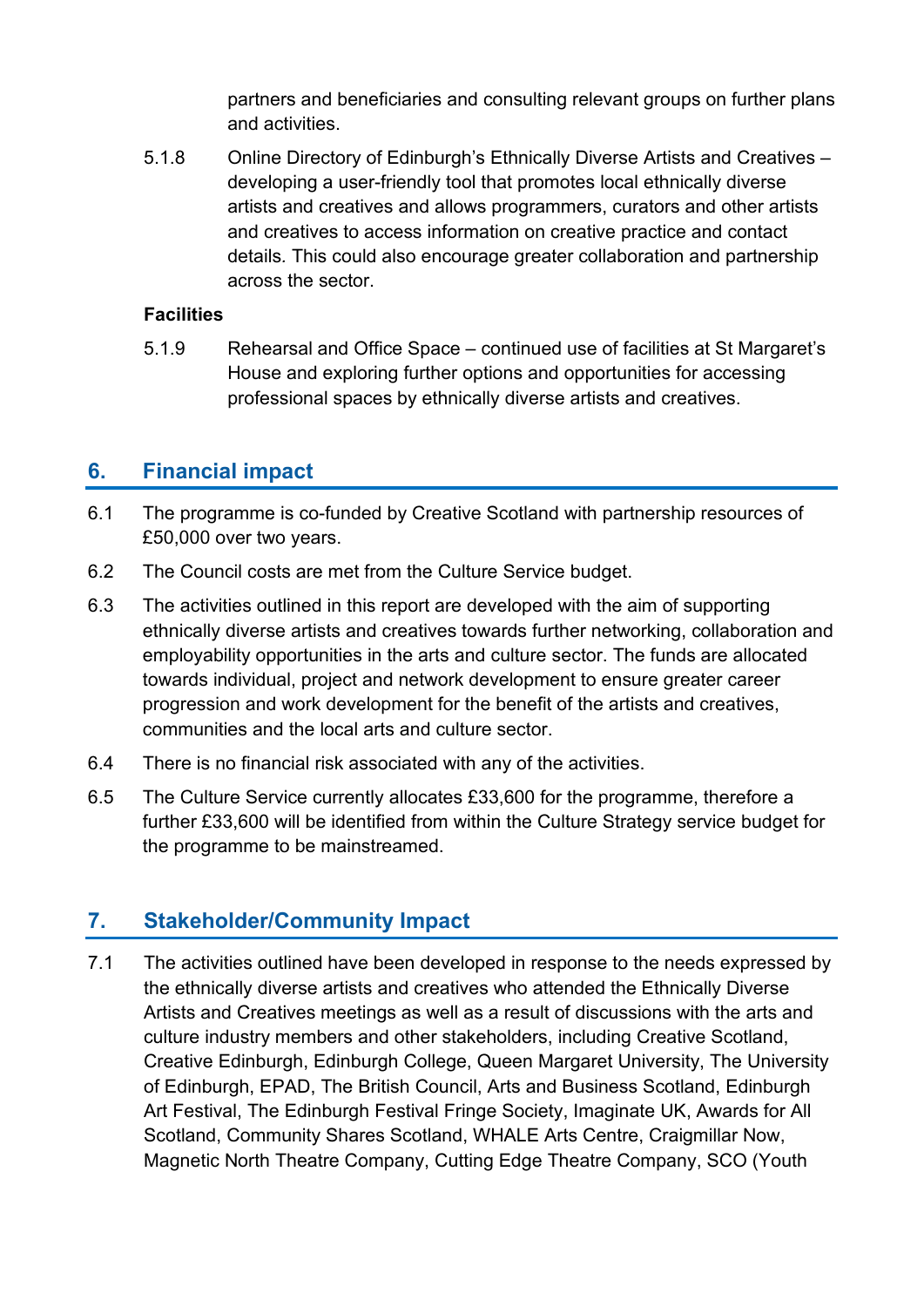Advisory Council), Take One Action Film Festival, Starcatchers, Prewired+ and Scottish Documentary Institute.

- 7.2 The programmes developed and delivered offer free access to facilities as well as professional networks and programmes. The Flexible Fund Diversity and Inclusion Grant Programme (£100,000) offered financial incentives to 115 individuals (artists, creatives, producers) and bring further development opportunities to 330 project beneficiaries / participants.
- 7.3 The second edition of the Professional Development Programme offered 120 individual places for ethnically diverse artists and creatives to participate in the governance, leadership, business, working internationally and film making training.
- 7.4 The activities developed promoting greater diversity, inclusion and representation across the arts and culture sector are in line with equalities policies implemented on the local and national level, including [Equality Act 2010 \(Specific Duties\) \(Scotland\)](http://legislation.gov.uk/ssi/2012/162/contents/made)  [Regulations 2012,](http://legislation.gov.uk/ssi/2012/162/contents/made) [The public sector equality duty in Scotland,](http://www.equalityhumanrights.com/en/advice-and-guidance/public-sector-equality-duty) [The Equality Act](https://www.gov.uk/guidance/equality-act-2010-guidance)  [2010,](https://www.gov.uk/guidance/equality-act-2010-guidance) and [The equality, diversity, and rights framework 2017 to 21.](http://www.edinburgh.gov.uk/equalitiesframework) The Flexible Fund Diversity and Inclusion Grant Programme was allocated as a result of the city's Culture Plan to deliver wider access to Council cultural funding opportunities and continues the Council's core role in ensuring Edinburgh is a city of creative opportunities. Our cultural activity and offer continues to be a crucial contribution to the city's success as an exceptional place to live and work.
- 7.5 Sustainability in the arts and culture sector is addressed and reflected in discussions and programmes developed as part of the programme plan.

## **8. Background reading/external references**

- 8.1 [Diversity Officer Updates and Reports](https://my.visme.co/projects/76pmnw77-diversity-officer-priorities-and-monthly-reports#s10) (click on the document to scroll through to all updates)
- 8.2 [2020 Professional Development Programme Feedback Report](https://my.visme.co/view/y4mq93dj-cec-diversity-programme-professional-development-training-feedback)

# **9. Appendices**

- 9.1 Appendix 1: Diversity and Inclusion Fund recipients May 2021.
- 9.2 Appendix 2: Summary of Activities.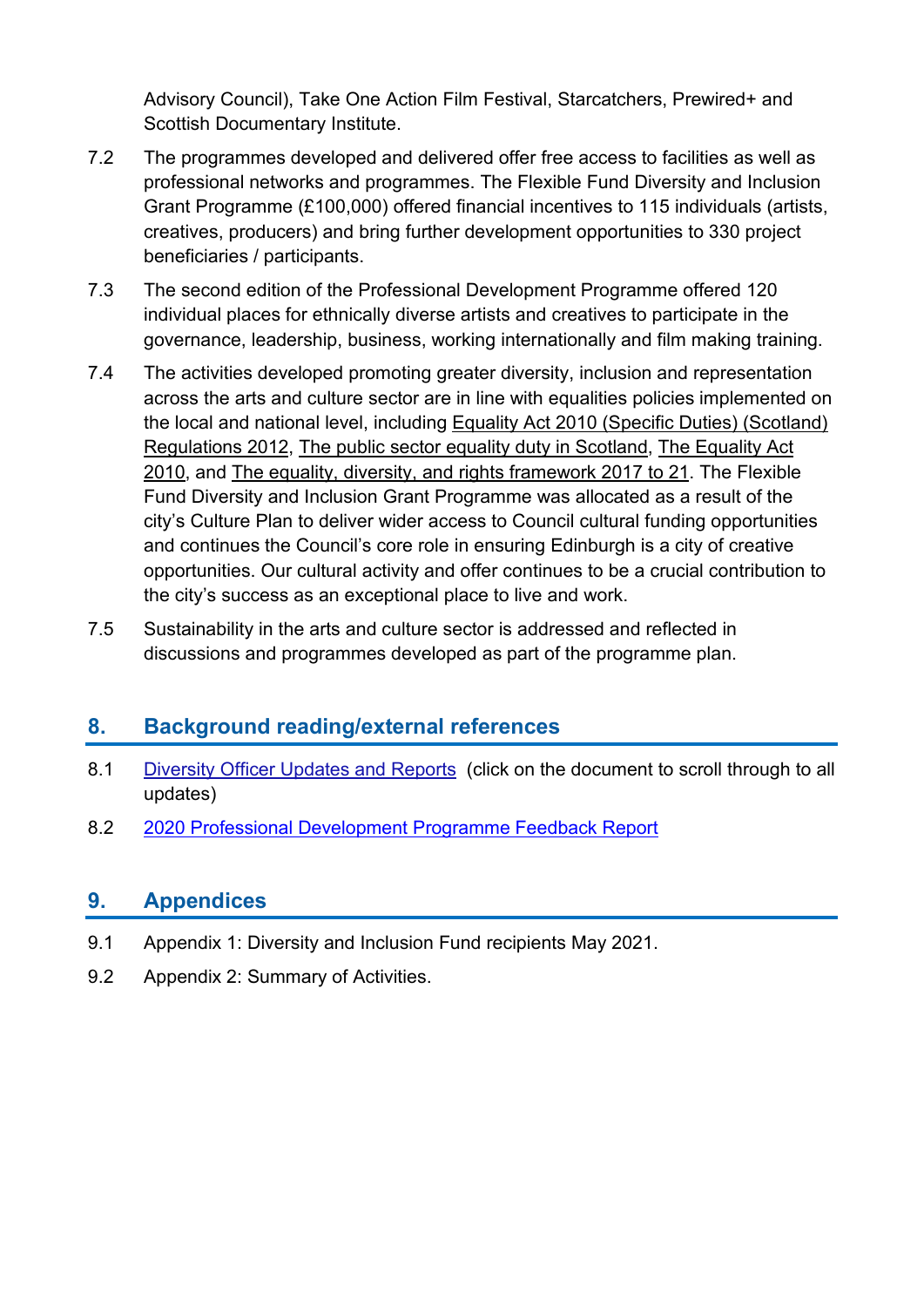#### **Diversity and Inclusion Fund recipients May 2021**

In line with the commitment to promoting ethnically diverse artists' and creatives' greater opportunities, visibility and representation across the arts and culture sector, the City of Edinburgh Council's Culture Service had allocated the remaining Diversity and Inclusion Fund resources to support freelance practitioners in collaboration, research and development as well as production projects.

This funding had been allocated as a result of the city's Culture Plan to deliver wider access to Council cultural funding opportunities and continues the Council's core role in ensuring Edinburgh is a city of creative opportunities. Our cultural activity and offer continues to be a crucial contribution to the city's success as an exceptional place to live and work. The City of Edinburgh Council's Culture Service is committed to promoting stronger collaboration, developing new partnerships and creating new funding streams for the culture sector in Edinburgh.

The Diversity and Inclusion (Collaboration, Research and Development) Fund was aimed at supporting independent artists and creatives who wished to further their creative activity in partnership with other freelancers and continue collaborations, develop new projects or promote individual practice via digital media.

Following the panel assessment meeting on 22 March 2021, the City of Edinburgh Council's Culture Service had released a further £10,000 towards six freelance-led collaborative projects submitted to the Diversity and Inclusion Fund (Collaboration, Research and Development) by ethnically diverse artists and creatives. Six creative projects across various art forms will support the artistic practice of theatre makers, dancers, poets and filmmakers based and/or working in Edinburgh.

Successful Projects:

- Jinling Wu together with Sean Wai Keung will continue their collaboration in exploring lived experiences of people of mixed heritage developing a screenplay based on Sean's poem 'The Proof' recently adapted for screen in the BBC Scotland's The Social series. [Grant award: £2,400]
- Flavia D'Avila, Catherine Bisset and Jaïrus Obayomi will partner with the Colonial-Era Caribbean Theatre and Opera Network to research stories and explore approaches to developing a solo theatre piece reflecting on the experiences of the Caribbean diaspora living in Scotland. [Grant award: £825]
- Lubna Kerr will examine stories of narcissism and childhood trauma for her new theatre play 'Bella and Max' developed in collaboration with director Kolbrún Björt Sigfúsdóttir and dramaturge Jen McGregor. [Grant award: £2,000]
- Priya Shrikumar, of Dance Ihayami, supported by director Niloo-Far Khan and dancer Anu Joseph will develop an interactive Indian dance performance inspired by a 1985 musical drama film 'A Chorus Line'. [Grant award: £2,500]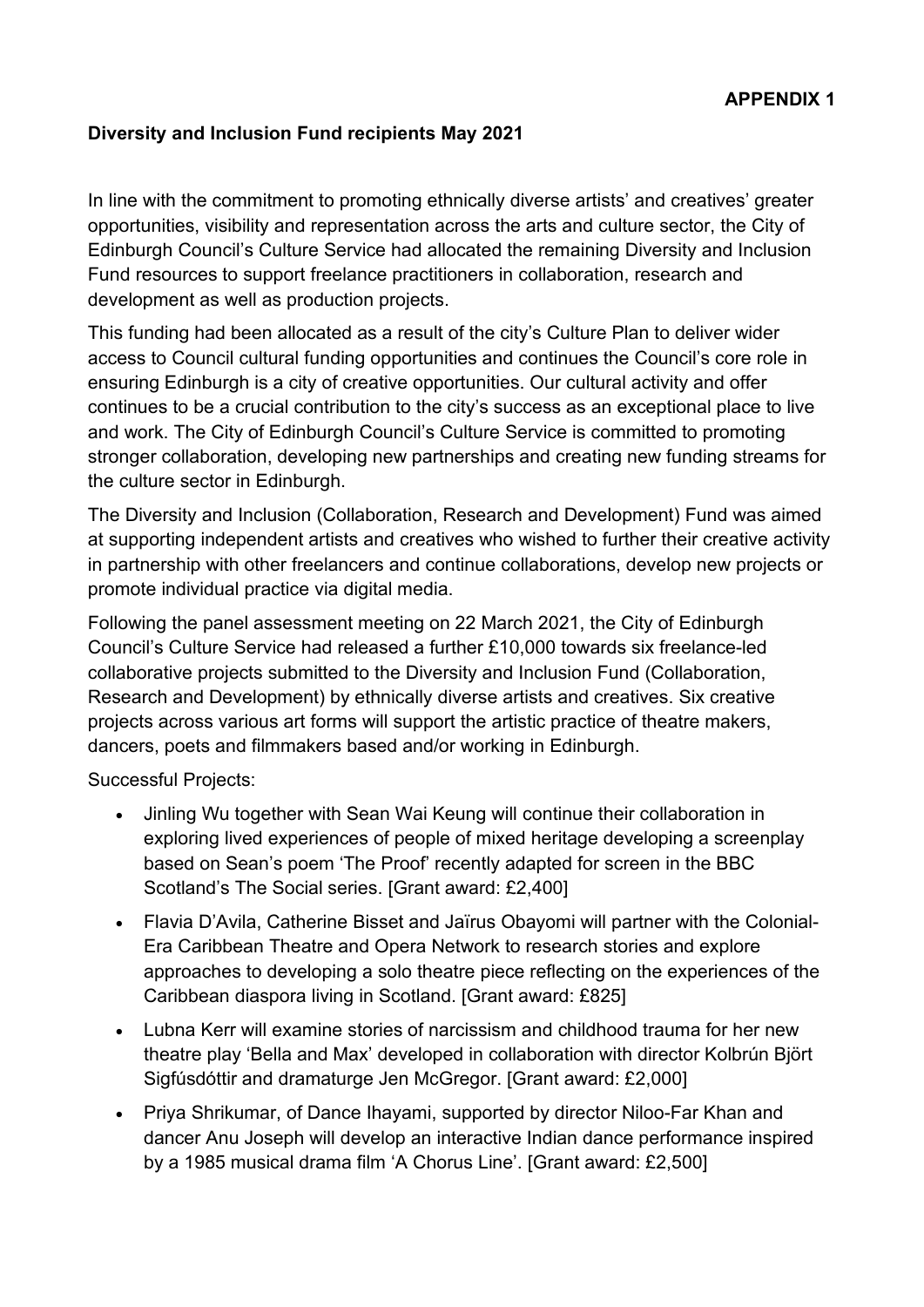- Jian Yi will embark on a further development stage of their queerbodylove project 'Weathervanes' and receive support from a PoC-led producers' collective ID.Y led by Claricia Parinussa to create promotional material and undergo media training. [Grant award: £1,200]
- Lisa Williams in collaboration with Jeda Pearl Lewis, of Scottish BAME Writers Network will examine approaches to creating a digital platform for Caribbean-Scottish artists in Edinburgh showcasing the work of artists across the city. [Grant award: £1,075]

Project grants were awarded by an independent Panel consisting of Briana Pegado of Fringe of Colour, Harriet Mould of The Royal Lyceum Theatre, Sanjay Lago (Independent Practitioner) and Veronique AA Lapeyre of Craft Scotland/Zanana Project, as part of the City of Edinburgh Council Flexible Fund assessment and awards process.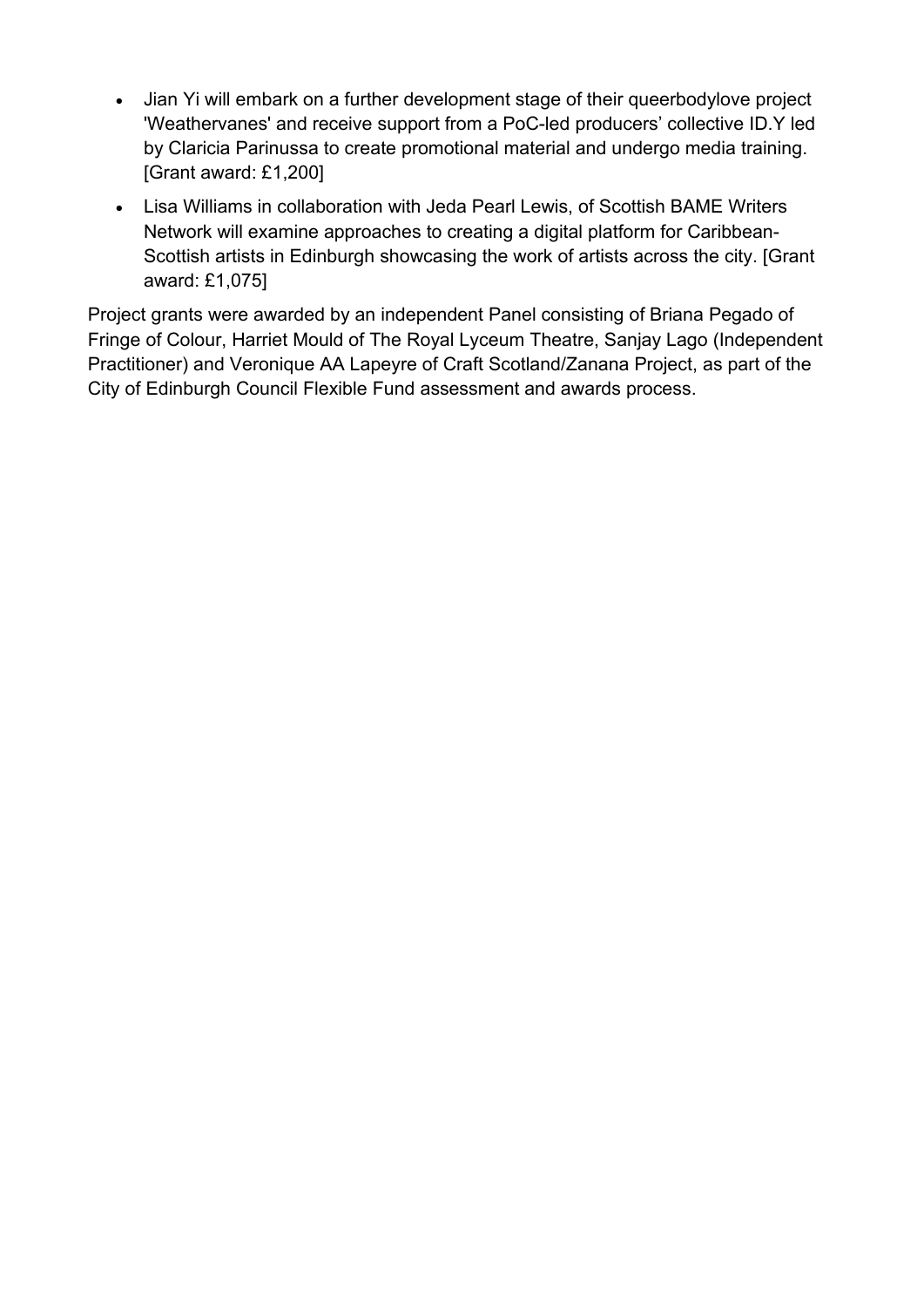#### **Summary of Activities**

#### **Networking**

Regular online meetings were reinstated from September 2020 following a period of Covid-19 lockdown and limited opportunities to engage with the network members in person. These meetings focused on reconnecting artists to their peers and other industry representatives. The meetings also allowed for engagement with other ethnically diverse artists and creatives as well as discussing programming practice, opportunities as well as diversity and inclusion plans across a variety of visual and performing arts organisations.

Regular quarterly meetings with the Council funded Strategic Partners were suspended due to the impact of the pandemic on the employment levels across all organisations. Online meetings with the revenue funded organisations and funders were reintroduced in May 2021 as part of the Professional Development Programme. The Diversity Officer provided support to revenue funded organisations and other arts and culture organisations regarding Diversity and Inclusion Plans developed by organisations in the interim.

**[Edinburgh BAME Network Email Service](https://gaggle.email/join/members@edinbamenetwork.co.uk)** (currently 207 subscriptions, including artists and creatives, arts and culture organisations, and community venues and organisations) launched in December 2019. It has served as a platform for exchanging information on professional development training and career opportunities, board membership opportunities, funding opportunities, calls for project partnerships and engagement opportunities, and so on.

**[Edinburgh BAME Artists and Creatives Facebook Group](https://sw-ke.facebook.com/groups/764243544022728/?ref=pages_profile_groups_tab&source_id=480132512089732)** (currently 493 subscriptions), launched in October 2019. It has served as a platform for members to share projects and ideas, promote engagement opportunities and better engage with one another.

'Colouring In' – online networking sessions: developed with co-facilitators and hosted between September 2020 and February 2021. These sessions offered an alternative format of informal, non-binding and relaxed creative sessions that provide participants with an opportunity to meet other artists and creatives from Edinburgh; reflect on their creative practice; and design a collective ethnically diverse artist profile.

#### **Funding**

**Six research and development projects** have been funded via the Culture Service Diversity and Inclusion Fund**,** which launched on 15 January 2021 with a deadline of 26 February 2021. The Fund created an exceptional opportunity to support development projects designed by ethnically diverse artists based in Edinburgh and provided a platform for increasing the visibility of diverse narratives across the industry. Awarded projects and artists are presented in [the Award Recipients Report.](https://cultureedinburgh.com/updates/diversity-inclusion-collaboration-research-development-fund-202021-award-recipients)

The Diversity Officer has also supported the development of guidelines, devising assessment procedures, hosting information sessions, and facilitating feedback meetings for the [Local Cultural Festivals and Events Fund](https://cultureedinburgh.com/updates/creative-community-partnerships-collaboration-exchange-fund) and [Creative Community Partnerships](https://cultureedinburgh.com/updates/local-cultural-festivals-events-fund-2021-22)  [Fund.](https://cultureedinburgh.com/updates/local-cultural-festivals-events-fund-2021-22) Both funds have noted a considerable proportion of ethnically diverse applicants.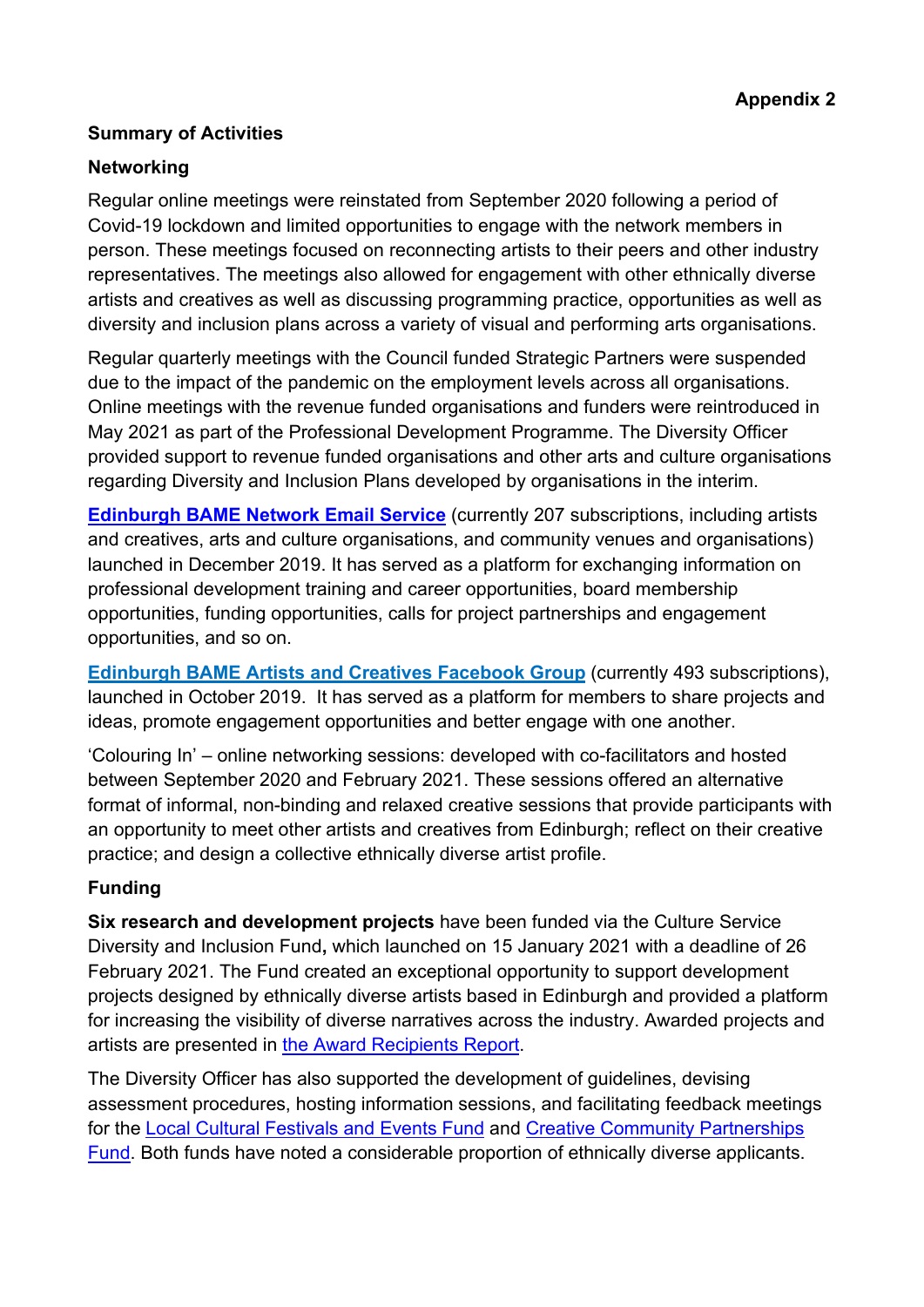#### **Performance and Engagement**

**[Edinburgh Multicultural Festival](https://www.edmcf.co.uk/)** hosted its second edition online between October 2020 and May 2021 producing 14 clips featuring 17 artists and ensembles sharing music, dance, poetry and animation. A detailed report from the delivery of the online programme can be found at **[2020/21 Edinburgh Multicultural Festival Report.](https://app.lucidpress.com/invitations/accept/inv_2b347708-67f6-4e3d-8f83-1cd428e79846)** 

The 2021 LIVE! Programme edition was hosted on 1, 2 and 3 October 2021 at Granton:hub, PASS Theatre (Edinburgh College) and Starbank Park (Newhaven). This year's festival offered creative writing and visual literacy workshops, poetry, dance and new work showcase events as well as intimate and outdoor music experiences curated with audiences across age groups, backgrounds and identities**.** The festival featured 35 visual and performance artists and a further 10 bands as well as eight filmed stories told by local artists and creatives reflecting on their artistic practice and living in Edinburgh available at the festival website. The festival also commissioned new work filmed as part of the project funded by Creative Scotland available at **[Edinburgh Multicultural Festival](https://www.youtube.com/channel/UCd6us4BoJauck9ZFtxn71Yg)  [YouTube Channel.](https://www.youtube.com/channel/UCd6us4BoJauck9ZFtxn71Yg)**

**An Online Discussion Panel on Diversity in Arts and Culture at Edinburgh College**  formed part of Employability Week on 28 April 2021. This event was joined by ethnically diverse industry representatives addressed visibility and representation of ethnically diverse artists and diverse narratives.

#### **Projects and Programmes**

**The Council's [2nd Edition of Professional Development T](https://cultureedinburgh.com/updates/professional-development-programme-2021)raining Programme** in Governance, Funding and Fundraising, Digital Marketing, and Public Relations and Communications for Ethnically Diverse Artists/Creatives based in Edinburgh opened for registrations in May 2021.

Freelance and associated facilitators representing Creative Scotland, Queen Margaret University, Awards for All, Community Shares Scotland, the Council (Culture Service), and Scottish Documentary Institute delivered 13 online workshop sessions.

In addition, four Networking Meetings were hosted to enable informal conversations between mainstream organisations such as Creative Scotland, Edinburgh Art Festival, the Edinburgh Festival Fringe Society, Imaginate UK, Creative Edinburgh, EPAD, the Edinburgh International Film Festival, and Artlink. 112 attendees, some repeat, participated in the sessions and a further 48 received access to workshop materials as registered participants.

WHALE Arts Centre, Craigmillar Now, Magnetic North Theatre Company, Cutting Edge Theatre Company, SCO (Youth Advisory Council), Take One Action Film Festival, Starcatchers and Prewired+ expressed their interest in the second edition of the Governance and Board Membership Programme.

The online governance workshops participants will attend monthly one-hour group mentoring sessions to discuss any issues or insights arising from their first six months as board members.

The participants of the first edition of the Governance and Board Membership joined the boards of Capital Theatres, Just Festivals, North Edinburgh Arts, Edinburgh Printmakers,